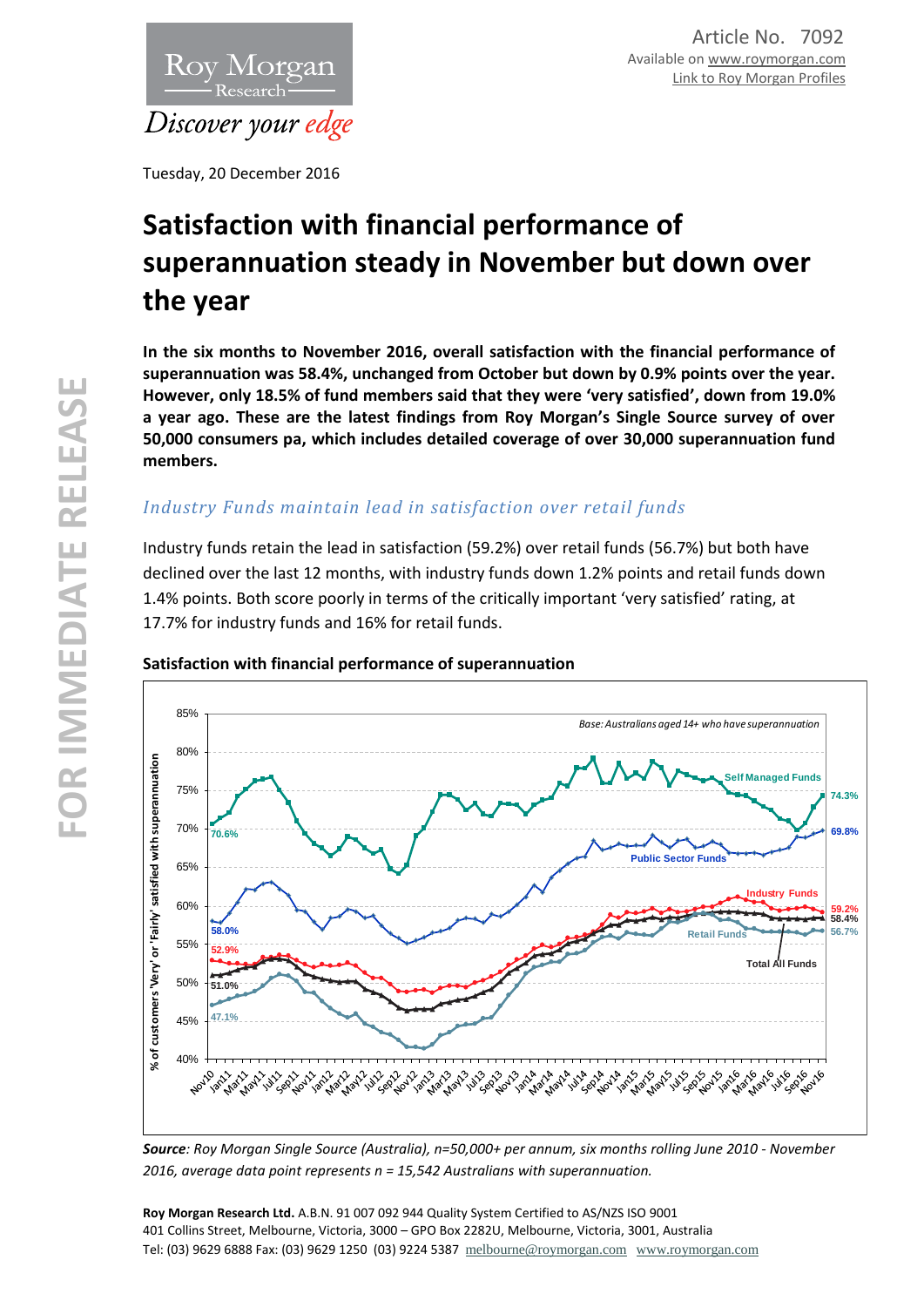Self-managed funds have the highest satisfaction with 74.3% (down 1.7% points over the last year), followed by public-sector funds with 69.8% (up 1.8% points over the last year). Both of these funds have relatively high levels of 'very satisfied' members: self-managed is in the lead with 32.7%, while the public sector is on 28.5%. These funds have had a clear lead over retail and industry funds for more than 10 years due mainly to the fact that their members have higher average balances, which are generally associated with higher satisfaction levels regardless of the fund type. Public sector funds are also likely to have higher satisfaction due to additional benefits as a result of government funding, guarantees and conditions that generally don't exist with other funds.

The rapid improvement in self-managed fund satisfaction over recent months is most likely to be a result of the generally upward trend in the ASX over this period and this group's greater personal involvement and awareness in these market movements.

# *CARE Super the satisfaction leader among the largest superannuation funds*

With a satisfaction score of 75.0% in November 2016, CARE Super, the superannuation fund for professionals, leads the 17 largest funds (and is up 10.2% points year-on-year). It is followed by QSuper with 71.7% (down 1.3% points). The most improved over the year was Mercer (up 11.7% points), while Cbus saw the biggest decline (down 7.7% points). Twelve of the 18 largest funds showed declines in satisfaction over the last year.



## **Satisfaction with Financial Performance of Superannuation - Largest 17 Funds<sup>1</sup> 2015 - 2016**

*1. Size based on number of members.2. Includes all superannuations and brands not shown. Source: Roy Morgan Single Source (Australia). 6 months ended November 2015, n=25,410; 6 months ended November 2016, n=24,727. Includes 15,611 with superannuation in 2015 and 15,082 in 2016.*

Satisfaction with financial performance of superannuation funds is made up of those who are 'very satisfied' and those who are only 'fairly satisfied'. The significance of the 'very satisfied' group is that a much higher proportion of them than any other segment (including those who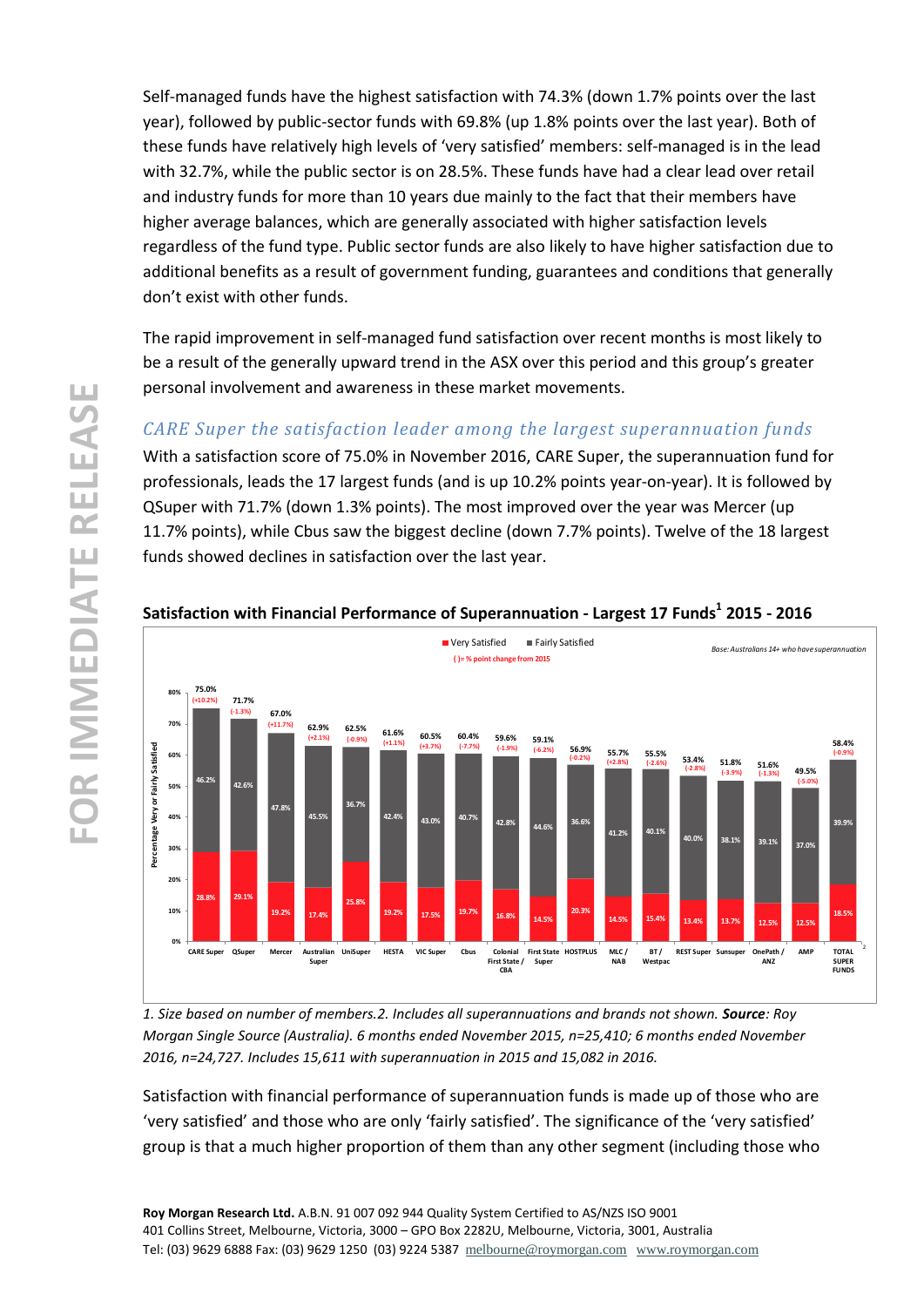are 'fairly satisfied') report a 'very high' likelihood of recommending their superannuation fund to others.

Overall, only 18.5% super customers are 'very satisfied' with their fund but this is much higher for QSuper (29.1%) and CARE Super (28.8%). AMP (12.5%) and OnePath/ANZ (12.5%) have the lowest proportion of 'very satisfied' customers.

# *A minority of superannuation fund members likely to recommend their fund*

Only around one in four superannuation fund members say that they have a 'very high' likelihood of recommending their fund to others (scoring 9 or 10 on a 10-point scale). The two best performers among the 17 largest funds on this measure are QSuper (40.0%) and CARE Super (31.6%).



## **"Very High" Likelihood<sup>1</sup> of Recommending Superannuation Fund - Largest 17 Funds<sup>2</sup>**

*1. Scored 9-10 on a 10 point scale 2. Size based on number of members. Source: Roy Morgan Single Source (Australia). 6 months ended November 2016, n=15,082.*

It is worth noting that the two funds with the highest proportions of 'very satisfied' members are also the top three for members with a 'very high' likelihood of recommending their fund, illustrating the strong correlation between these two important metrics.

## **Norman Morris, Industry Communications Director, Roy Morgan Research says:**

*"Although satisfaction with financial performance of superannuation funds is close to the highest it has been since 2008, it is still very low at only 58.4%. If this wasn't cause enough for concern, less than one in five members consider themselves 'very satisfied'. This suggests that most fund members are not very committed to their current fund, and could be persuaded to switch funds when they change employers or if their financial advisor recommends it. Another consequence of low satisfaction is that only around one quarter of fund members have a 'very high' likelihood of recommending their fund to others, which can restrict membership growth in the longer term.*